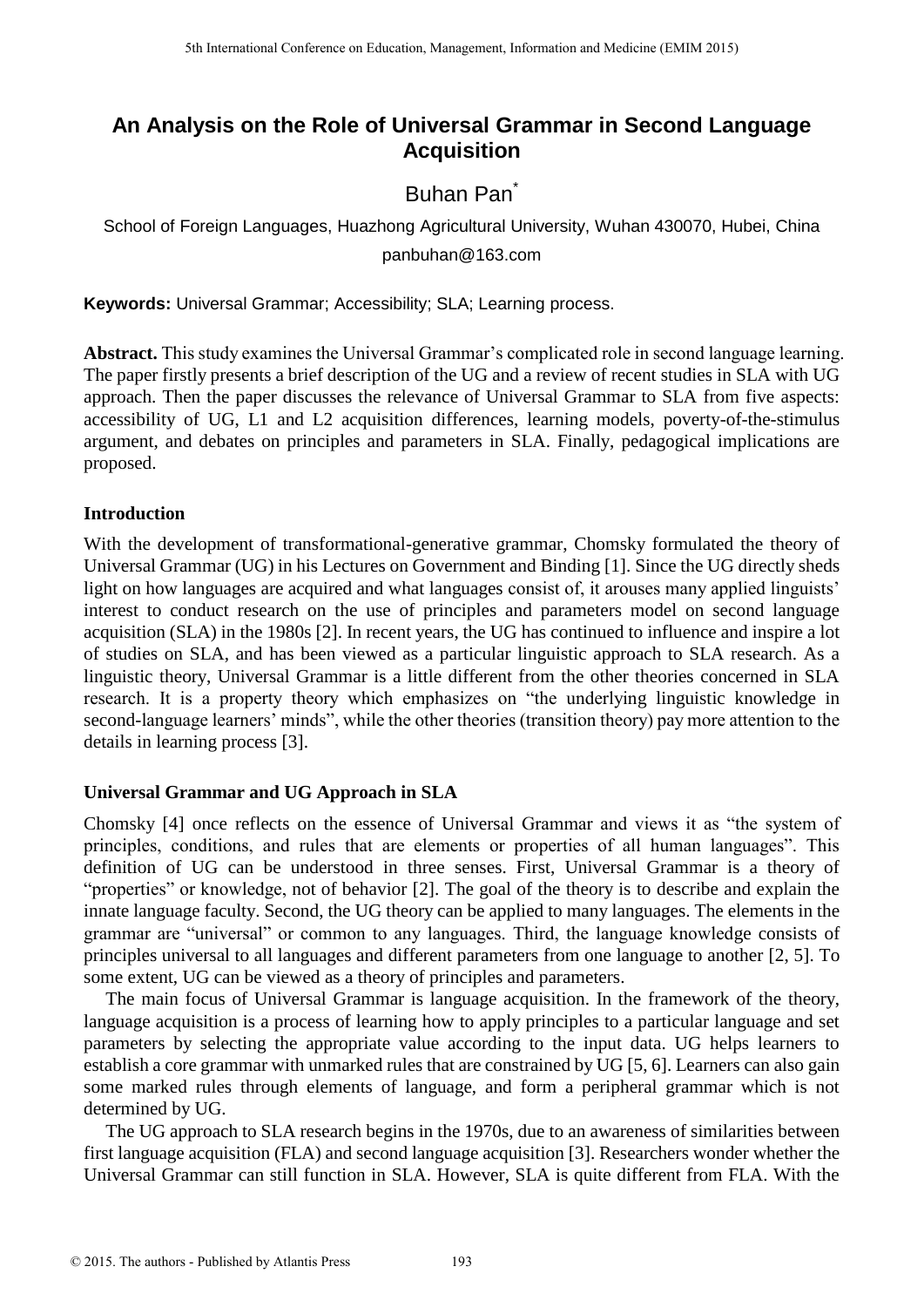presence of L1 and its grammar, the situation in SLA is very complicated. In the 1980s and early 1990s, the focus of the research is placed on the "access to UG" question – whether UG is available to adult L2 learners or not [7, 8].

In recent years, two trends can be seen in the research. Firstly, people accept the complications in SLA, and shift their attention from overall accessibility issue to the availability of specific features of UG in SLA [7]. Secondly, recent work aims at determining whether L2 representations are constrained by the UG principles. Thus, whether L2 learners can have the same mental representation as L1 learners is not that important, and "L2-L1 differences are no longer central" [7]. Particularly, recent studies in UG approach pay more attention to "poverty of the stimulus" (POS) phenomena [8]. However, Hawkins [7] advances that attempts to explain L2-L1 differences are still essential to deepen our understanding of the nature of SLA and UG involvement. From the following section on, we will examine the Universal Grammar approach from five specific areas of SLA research: accessibility of UG, L1 and L2 acquisition differences, learning models, poverty-of-the-stimulus argument, and debates on principles and parameters in SLA.

## **Accessibility of UG**

Mitchell & Myles [3] has made a comprehensive review of different theoretical positions regarding access to UG in SLA. These positions can be generally classified into three groups: no access, full access and partial access to UG. Proponents of no access position argue that there is a critical period for language acquisition. After that period, Universal Grammar will be no longer available [9]. Adult L2 learners thus have to resort to other learning mechanisms or strategies to learn L2. Their second language is learnt in the similar way as any other aspect of knowledge.

Researchers who adopt full access position believe that Universal Grammar continues to operate for adult L2 learners. All the parameters of UG are available and can be reset. Some encouraging studies have supported this belief. Besides, some researchers also realize the L1 transfer in the process of parameter resetting. L2 learners are thought to transfer all the parameter-settings of L1 at the very beginning. Then learners will examine the L1 settings by accommodating them to L2 input. If they fail to conform to L2, learners will revise their initial hypothesis. In this way, parameter resetting can be achieved. In this full transfer and full access hypothesis, UG functions indirectly through L1 in the first stage, and then directly for resetting [8].

Supporters of partial access hypothesis also realize the important role of L1 in SLA, and propose that UG can only affect SLA indirectly via the L1. That is to say, only those principles and parameter settings acquired in L1 are available to L2 learners. If there are some other different parameter settings in L2, learners have to use other mechanisms and problem-solving strategies to learn the new language [10].

#### **L1 and L2 Acquisition Differences**

One of the reasons for different positions in "access to UG" issue lies in the differences between L1 and L2 acquisition. In the UG context, Hawkins [7] highlights the L2-L1 differences analysis, and summarizes several contextual differences in SLA: (1) L1 is already present; (2) L2 learners are cognitively mature, but L1 learners have to develop their language competence along with other cognitive capacities; and (3) Input involves written as well as spoken language.

Thomas [11] points out some crucial differences between child L1 learning and adult L2 learning, which involves the following: L2 learning may encounter fossilization and L1 transfer; L2 learners have different motivations for learning an L2. Mitchell & Myles [3] also argue that L2 learners' needs are very different, because they are already "successful communicators in one language". Their ability to solve problems and deal with abstract concepts is relatively high. However, few L2 learners succeed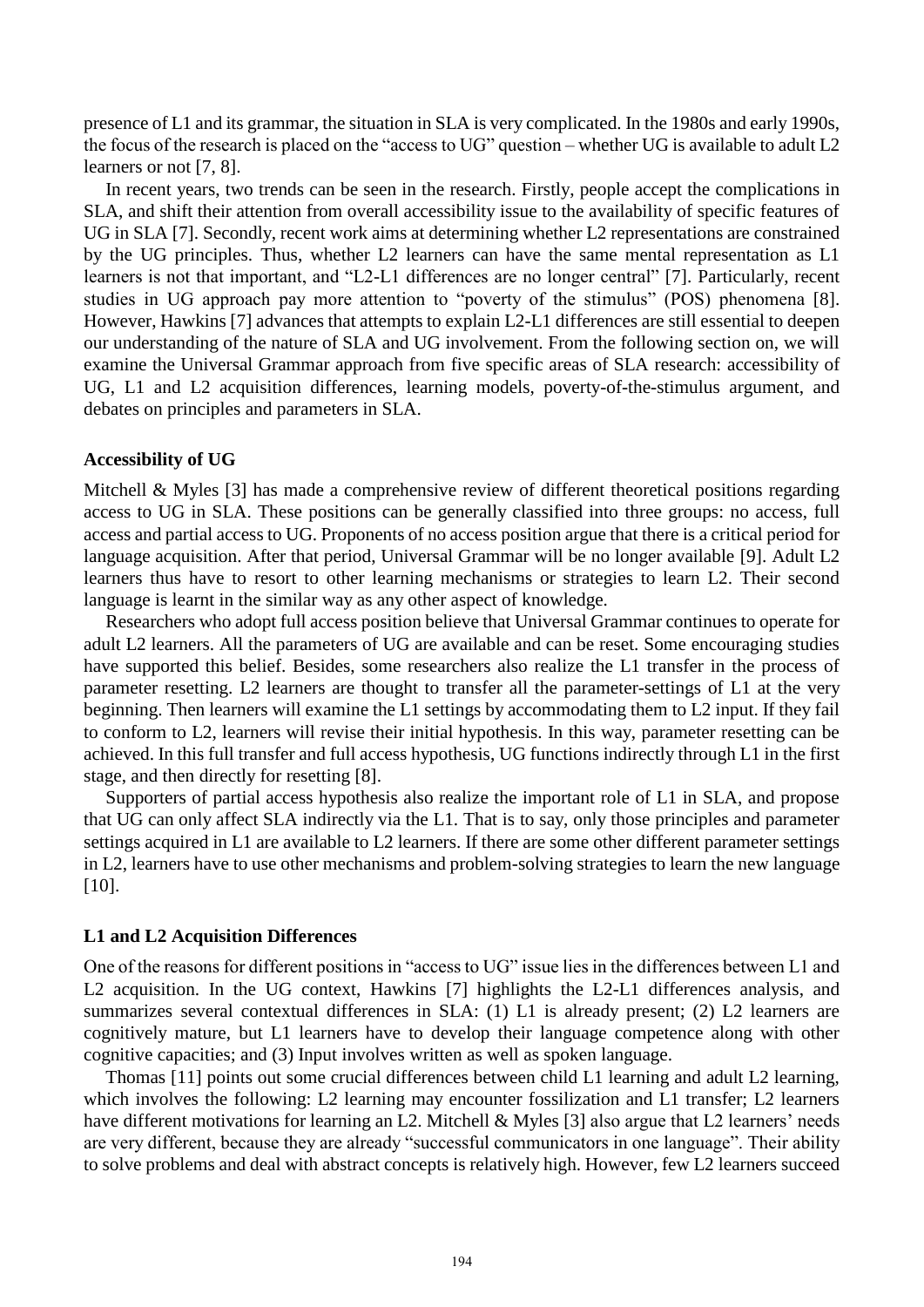in achieving near native competence, because L2 learners may easily feel satisfied with their interlanguage and their ability to communicate effectively. Thus, fossilization occurs [12].

Besides the above mentioned differences in SLA, White [13] also discusses L1 and L2 acquisition differences from the perspective of instruction and correction. It is generally believed that "explicit instruction and negative evidence" are not useful in L1 acquisition, whereas they are considered to be effective and necessary in second language learning.

## **Learning Models**

Chomsky [14] proposes the Language Acquisition Device (LAD) hypothesis to explain how human language is acquired. In principle, the LAD model can demonstrate the process of acquisition of any natural language. Take L1 acquisition as an example. First, L1 input data are provided. Then the input in processed in the black box which contains UG principles and parameters. Finally, L1 grammar is produced.

In the context of SLA, we can adapt the LAD model to L2 learning by simply extending the model to take in L2 input. However, Cook and Newson [2] argue that the LAD diagram cannot represent the initial state of L2 learning owing to the differences in L1 and L2 acquisition. In FLA, the initial state can be called as So which contains no language-specific knowledge. Children develop their L1 and finally reach a steady state Ss of knowing everything of the language. In SLA, the initial state Si of learners is quite different from the So of L1, since L2 learners already know L1 grammar. In the normal situation, Si=(So+Ss). What's more, since most L2 learners can hardly reach native competence of L1, their learning process will not achieve Ss, but terminate at St. Thus, L2 learning proceeds from Si to St. Both the initial state and the final state of SLA are different from FLA.

#### **Poverty-of-the-Stimulus Argument**

The poverty-of-the-stimulus argument or "Plato's problem" was first raised by Chomsky in 1987, and regarded as an important landmark in theory development [7]. The argument touches the very heart of the UG model: if some aspects of language knowledge are not learnt from the external sources, they must be "built in to the human mind" [15]. The structure of the argument is summarized into four steps by Cook [16]: (1) a L1 speaker knows a particular aspects of syntax; (2) this aspect of syntax cannot be learnt from the L1 input; (3) this aspect of syntax is not learnt from outside; and (4) this aspect of syntax is built-in to the mind.

Since this argument initially works for L1 acquisition, we may encounter some problems when it is used for examining SLA. Firstly, the piece of knowledge in Step (1) is common to all speakers in FLA, while it may vary from person to person in SLA. Secondly, in Step (2), variation in input data is irrelevant to FLA, while L2 learning may be influenced by L1 transfer and some other type of evidence in the classroom which is unavailable to L1 child. Thirdly, Step (1) and Step (2) need to be modified because of different knowledge and evidence between L1 and L2 acquisition. Fourthly, the modification of the first two steps will increase the uncertainty of Step (3) and Step (4). Indeed, the argument cannot be easily employed to L2 learning due to the complex nature of SLA [15]. In my opinion, however, the poverty-of-the-stimulus argument is still an original method that can be properly used to examine the availability and functions of UG to L2 learning.

## **Debates on Principles and Parameters in SLA**

In SLA, UG principles are generally thought to be available, since L2 learners do not violate those principles in producing their interlanguages. This fact indicates that interlanguages are also "qualified" languages constrained by Universal Grammar. Current debates in research pay more attention to the availability of specific parameters and parameter resetting. First, research questions tend to be more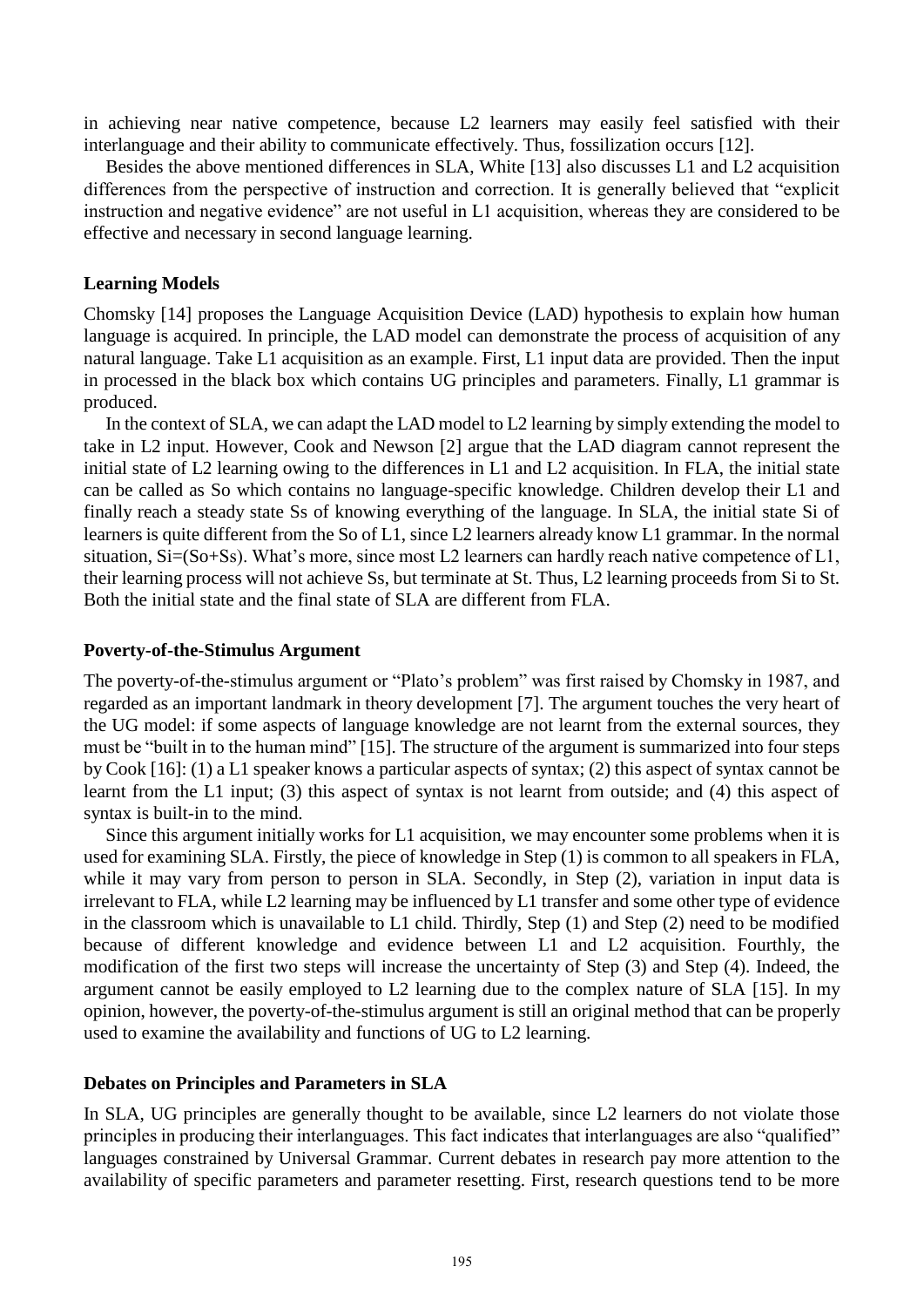focused [15]. E.g. why some parameters are successfully reset in SLA? What's the role of the L1 settings in L2 learning? Second, with the development of the Minimalist Program, researchers begin to argue the availability of functional categories in the early stage of SLA [3]. Since the functional categories are essential for parameter resetting, the debate is likely and worthwhile to go on for some time. Besides the absence and presence approaches to the issue, some researchers advance a structure-building approach to L2 development [17].

#### **Implication and Conclusion**

To draw some pedagogical implications for ELT directly from the researches reviewed in the article, two points can be made. Firstly, teachers should provide enough authentic target language materials to raise students' awareness of L1-L2 differences, and facilitate their processes of hypotheses revising and parameters resetting. Secondly, White's [13] suggestions of explicit instruction and correction can still be very useful in English language teaching.

In conclusion, the article discusses the role of Universal Grammar in second language acquisition by reviewing the theory itself and its relevance to five areas in SLA research. The availability of UG is a relatively broad issue, while the other four aspects touch some particular areas of studies. Although the five aspects of the review may overlap to some extent, the overall purpose of the study is to provide some useful accounts of recent development in SLA research from a Universal Grammar perspective.

## **References**

- [1] N. Chomsky, Lectures on Government and Binding, Dordrecht: Foris, 1981.
- [2] V. Cook and M. Newson, Chomsky's Universal Grammar: An Introduction, Oxford: Blackwell, 1996.
- [3] R. Mitchell and F. Miles, Second Language Learning Theories, London: Hodder Arnold, 2004.
- [4] N. Chomsky, Reflections on Language, London: Temple Smith, 1976.
- [5] V. Cook, Universal Grammar and Second Language Learning, Applied Linguistics 6, 1, 2-18, 1985.
- [6] R. Ellis, Understanding Second Language Acquisition, Oxford: Oxford University Press, 1985.
- [7] R. Hawkins, The Theoretical Significance of Universal Grammar in Second Language Acquisition, Second Language Research 17, 4, 345–367, 2001.
- [8] L. White, Second Language Acquisition and Universal Grammar, Cambridge: Cambridge University, 2003.
- [9] J. Johnson and E. Newport, Critical Period Effects in Second Language Learning: The Influence of Maturational State on the Acquisition of ESL, Cognitive Psychology, 21, 60-99, 1989.
- [10] J. Schachter, Maturation and the Issue of Universal Grammar in Second Language Acquisition. In W. Ritchie and T. Bhatia. (Eds.), Handbook of Second Language Acquisition, San Diego, CA: Academic Press, 159-193, 1996.
- [11] M. Thomas, Universal Grammar in Second Language Acquisition: A History, New York: Routledge, 2004.
- [12] L. Selinker, Interlanguage, International Review of Applied Linguistics, 10, 209-231, 1972.
- [13] L. White, Universal Grammar and Second Language Acquisition, Amsterdam/Philadelphia: John Benjamins, 1989.